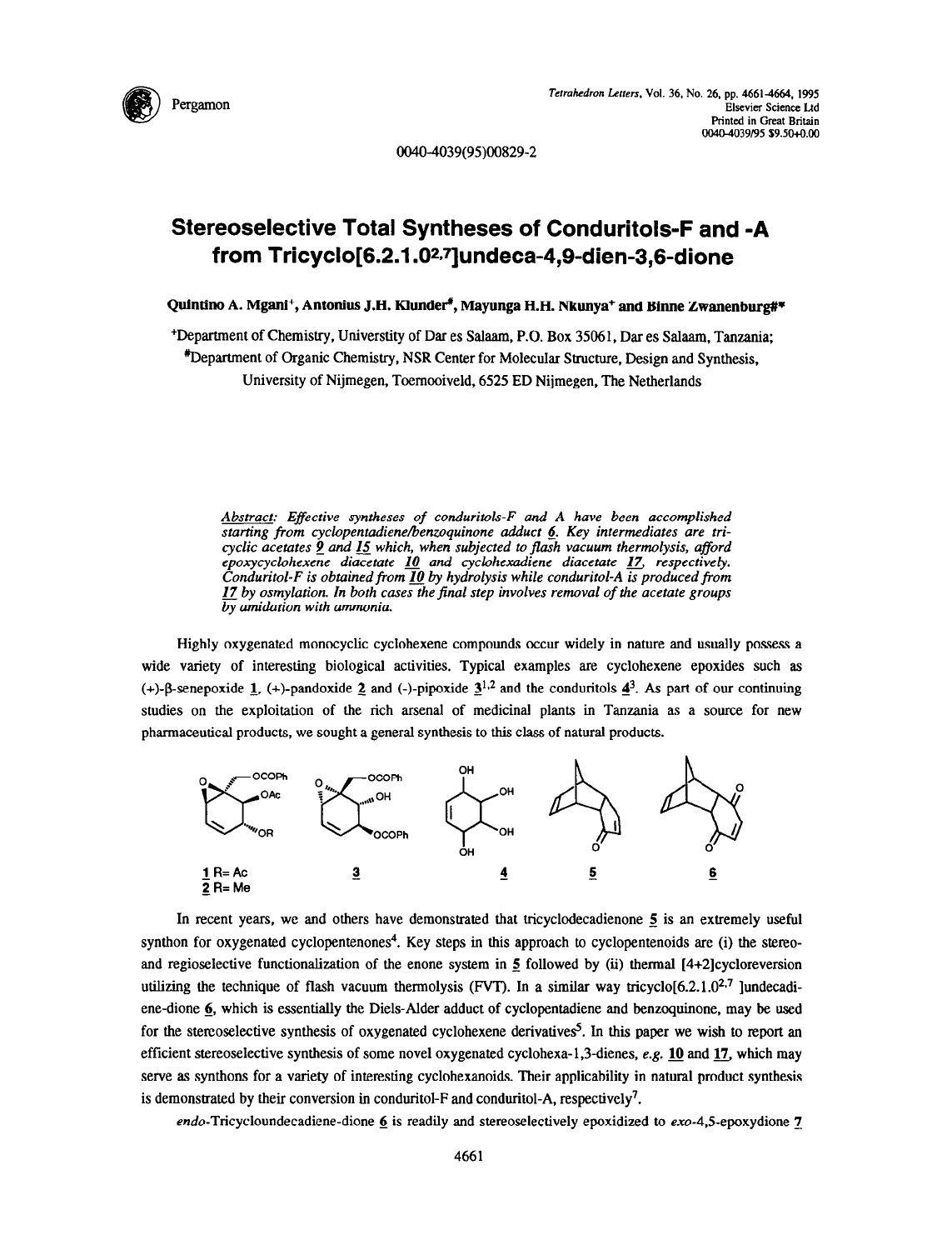with hydrogen peroxide under mild alkaline conditions<sup>8</sup> (Scheme I). Treatment of this epoxide with sodium

NaBH2, CeCl3, MeOH, 0°C  $Ac_2O$ ,  $Et_3N$ , DMAP H<sub>2</sub>O<sub>2</sub>, Na<sub>2</sub>CC acetone, 0°C  $O<sub>B</sub>$  $\underline{5}$   $\underline{7}$  (93%)  $\underline{8}$  R= H (89%)  $\overline{9}$  R= Ac (90%) **OAC OAc OH**  OН OН NH<sub>3</sub>, MeOH **soo**<sup>o</sup>C. 0.1 mb 70°C -78°C - R1 **FVT**  $\overline{O}$ Ac OAc OH **OA**c **B (100%) fl(65%) 12** (100%)

Scheme I

borohydride in the presence of ceriumtrichloride<sup>9</sup> afforded in a completely stereoselective reduction step meso-3,6-diol epoxide 8 as a crystalline solid (m.p.130-131 °C) in excellent yield of 89%. This result can, however, only be attained when the reduction is carried out in methanol at  $0^{\circ}$ C and worked up under alkaline conditions (1M sodium hydroxide solution). Normal aqueous work up of the reduction mixture led to a mixture of products, the major one being tetracyclic ether 13 isolated as its diacetate 14 (m.p. 90-91  $^{\circ}$ C) (Scheme If). The formation of product 13 is readily explained by a synchronous addition/substitution process involving intramolecular alcohol addition to the  $C_9$ - $C_{10}$  ethylenic double bond and nucleophilic epoxide ring opening by the nucleophilic center at  $C_{10}$ . This unusual cage forming reaction is most likely triggered by initial protonation of the epoxide oxygen atom which causes considerable electron deficiency at  $C_4^{10}$ .

Scheme II



Formation of 13 was also observed when an attempt was made to purify 6 by chromatography on silica gel. Attempted reduction of 2 using zinc borohydride or sodium borohydride in the absence of ceric chloride did not meet with success. The endo-stereochemistry of both alcohol functions in 8 could unmistakably be deduced from its <sup>1</sup>H NMR-spectrum. The exclusive formation of  $\delta$  proves that steric control of this hydride reduction of  $\overline{z}$  is primarily exerted by the norbornene C<sub>9</sub>-C<sub>10</sub> ethylene bridge despite the presence of an adjacent  $exo$ -epoxide function. Double acylation of  $8$  was conveniently carried out with acetic anhydride in the presence of dimethylaminopyridine to give diacetate 9 (m.p. 84-85  $^{\circ}$ C) in 90% yield. The thermal cycloreversion of 9 applying the technique of flash vacuum thermolysis (500 °C, 10<sup>-2</sup> torr) smoothly led to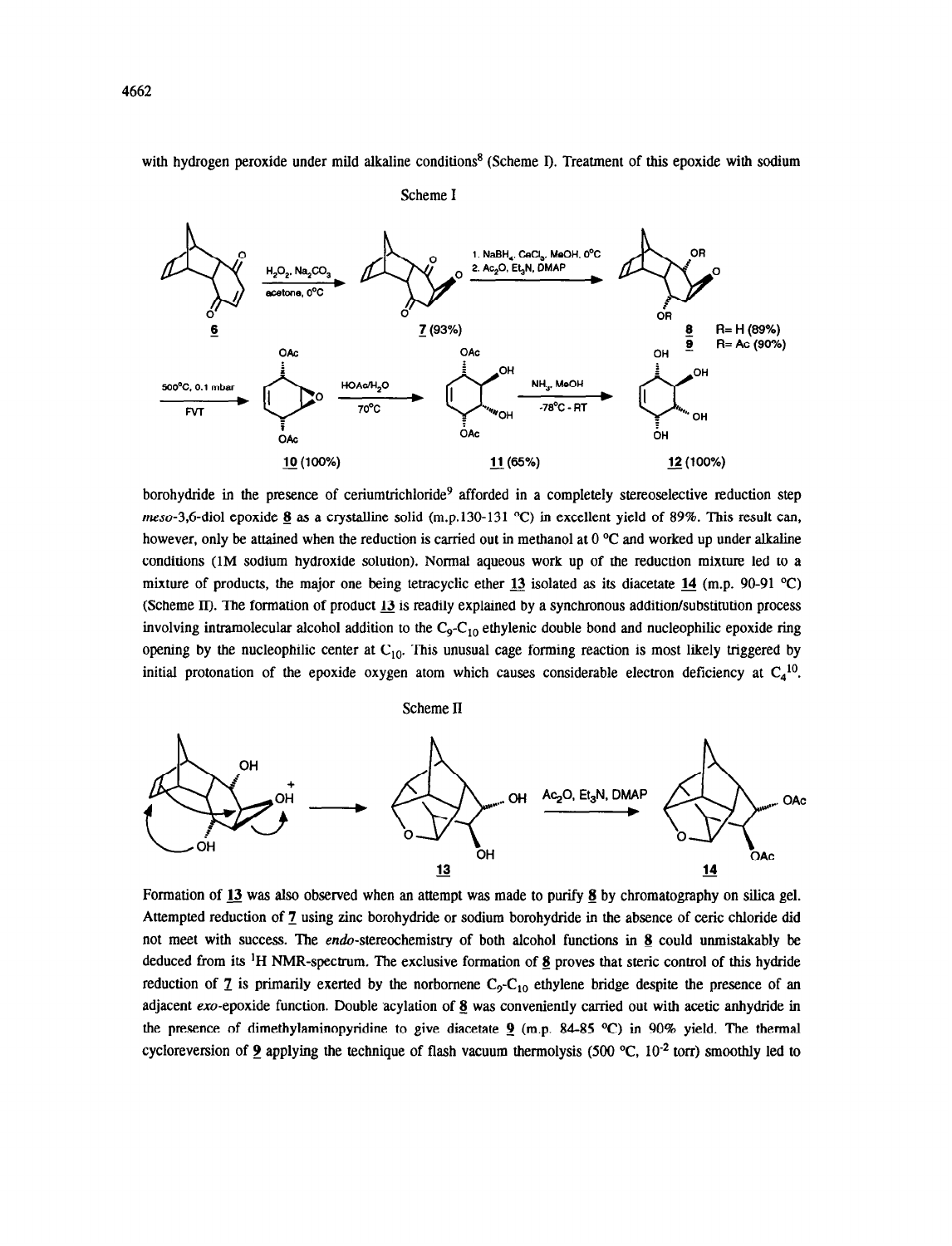quantitative formation of diacetoxycyclohexene epoxide 10 (m.p. 85-86  $^{\circ}$ C). Both with respect to efficiency and convenience this route to 10 is far superior to that reported by Prinzbach et al. which starts from cyclohexa-1,4-diene and uses allylic bromination with N-bromosuccinimide as the key step<sup>11</sup>.

A completely stereoselective epoxide ring opening of 10 to give diacetoxydiol 11 was achieved by treating 10 with a solution of 80% acetic acid in water. Under these conditions no hydrolysis of the acetate functions was observed. At this stage of the synthesis such a hydrolysis should be avoided as isolation of the resulting tetrol 12 turned out to be quite troublesome due to its excellent solubihty in water. Deacylation of 11 was readily accomplished by amidation of the acetate functions with ammonia in methanol, starting at -78 °C and slowly increasing the temperature to room temperature. The formed acetamide was conveniently removed by sublimation to give crude conduritol-F 12 in nearly quantitative yield. Recrystallization from ethanol afforded pure 12 (m.p. 102-104 °C). Both melting point and spectral data of 12 were entirely consistent with those reported for conduritol- $F^{12}$ .

A short and particularly efficient synthesis of conduritol-A was realized starting from  $meso-<sup>1</sup>trivclo[6.2.1.0<sup>2.7</sup>]$ undecadien-3,6-diol 15 which is readily obtained from 6 in almost quantitative yield by stereoselective reduction with sodium borohydride in the presence of ceric chloride<sup>13</sup> (Scheme III).



Acylation of 15 with acetic anhydride gave the corresponding diacetate 16, which then was subjected to flash vacuum thermolysis at 500 °C ( $10^{-1}$  torr) to give the hithertho unknown 1,4-diacetoxy-cyclohexa-1,4-diene 17 together with some phenyl acetate which is the result of aromatization of 12. It was impossible to remove this byproduct by chromatography over silica gel because of partial aromatization of 12 on the column. However, its presence did not interfere with the subsequent bis-hydroxylation reaction. Stereoselective bishydroxylation of one of the olefinic bonds in 17 with a catalytic amount of osmium tetroxide in the presence of morpholine N-oxide using standard conditions gave the expected diol 18. Using again the mild amidation procedure as described above, applying ammonia in methanol, the acetate functions were effectively removed to give conduritol-A 19 (m.p. 139-140  $\degree$ C after recrystallization from ethanol) in quantitative yield. Its spectral and physical data corresponded in all respects to those reported $14,15$ .

In conclusion, we have realized effective syntheses of both naturally occurring conduritols-A and -F from the readily available benzoquinone/cyclopentadiene adduct 6. Moreover, we showed that the technique of flash vacuum thermolysis uniquely allows the efficient and stereoselective synthesis of sensitive compounds such as diacetoxycyclohexene epoxide 10 and cyclohexa-1,4-diene diacetate 17. The absence of the latter in the literature hitherto is most likely due to its rapid aromatization under expulsion of an acetoxy group under more conventional chemical conditions. Recently, benzoquinone adducts of anthracenes have been applied for the synthesis of conduritol A following a similar strategy<sup>15</sup>. However, the use of 6 has